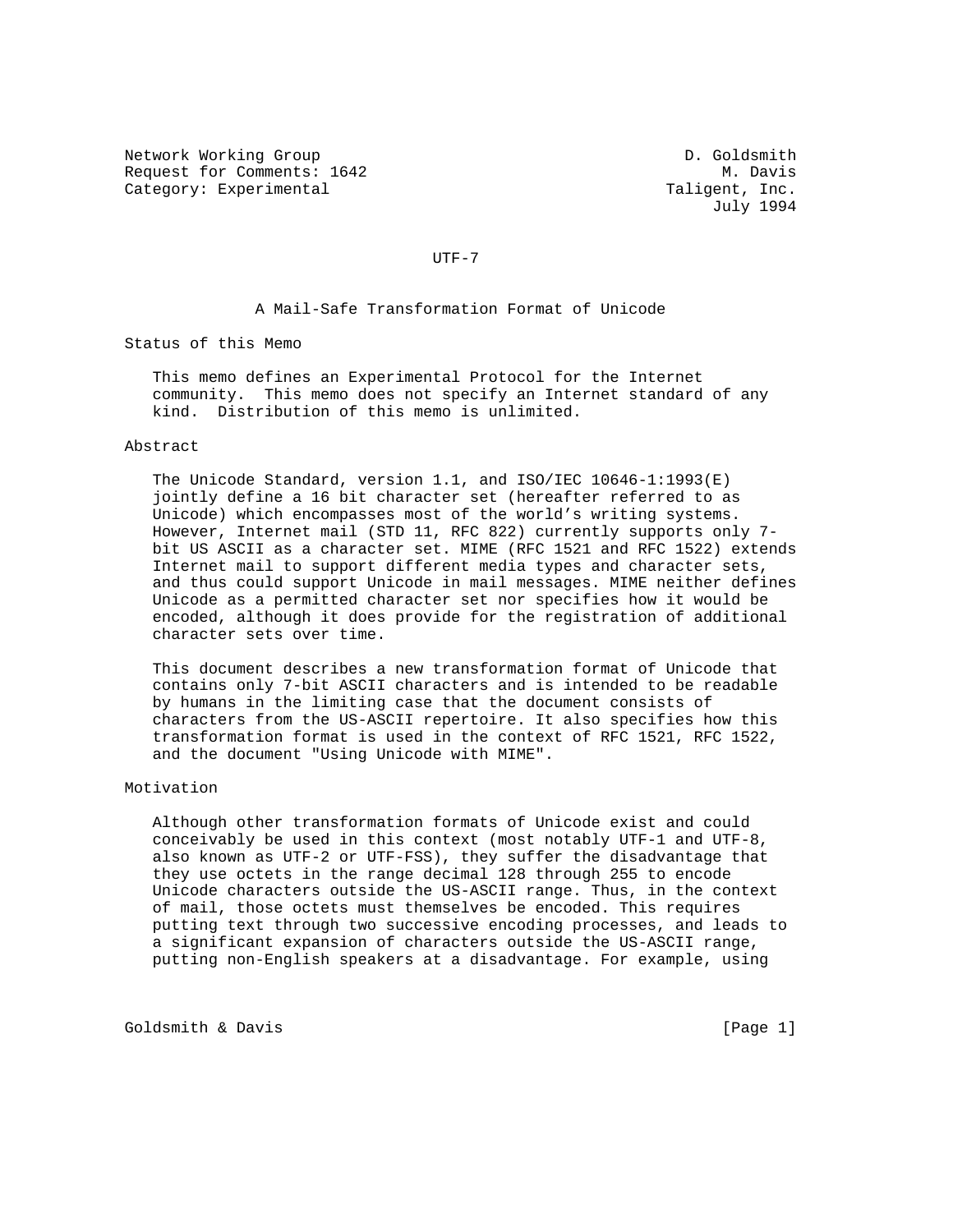UTF-FSS together with the Quoted-Printable content transfer encoding of MIME represents US-ASCII characters in one octet, but other characters may require up to nine octets.

## Overview

 UTF-7 encodes Unicode characters as US-ASCII, together with shift sequences to encode characters outside that range. For this purpose, one of the characters in the US-ASCII repertoire is reserved for use as a shift character.

 Many mail gateways and systems cannot handle the entire US-ASCII character set (those based on EBCDIC, for example), and so UTF-7 contains provisions for encoding characters within US-ASCII in a way that all mail systems can accomodate.

 UTF-7 should normally be used only in the context of 7 bit transports, such as mail and news. In other contexts, straight Unicode or UTF-8 is preferred.

 See the document "Using Unicode with MIME" for the overall specification on usage of Unicode transformation formats with MIME.

### Definitions

First, the definition of Unicode:

 The 16 bit character set Unicode is defined by "The Unicode Standard, Version 1.1". This character set is identical with the character repertoire and coding of the international standard ISO/IEC 10646-1:1993(E); Coded Representation Form=UCS-2; Subset=300; Implementation Level=3.

 Note. Unicode 1.1 further specifies the use and interaction of these character codes beyond the ISO standard. However, any valid 10646 BMP (Basic Multilingual Plane) sequence is a valid Unicode sequence, and vice versa; Unicode supplies interpretations of sequences on which the ISO standard is silent as to interpretation.

Next, some handy definitions of US-ASCII character subsets:

 Set D (directly encoded characters) consists of the following characters (derived from RFC 1521, Appendix B): the upper and lower case letters A through Z and a through z, the 10 digits 0-9, and the following nine special characters (note that "+" and "=" are omitted):

Goldsmith & Davis (Page 2)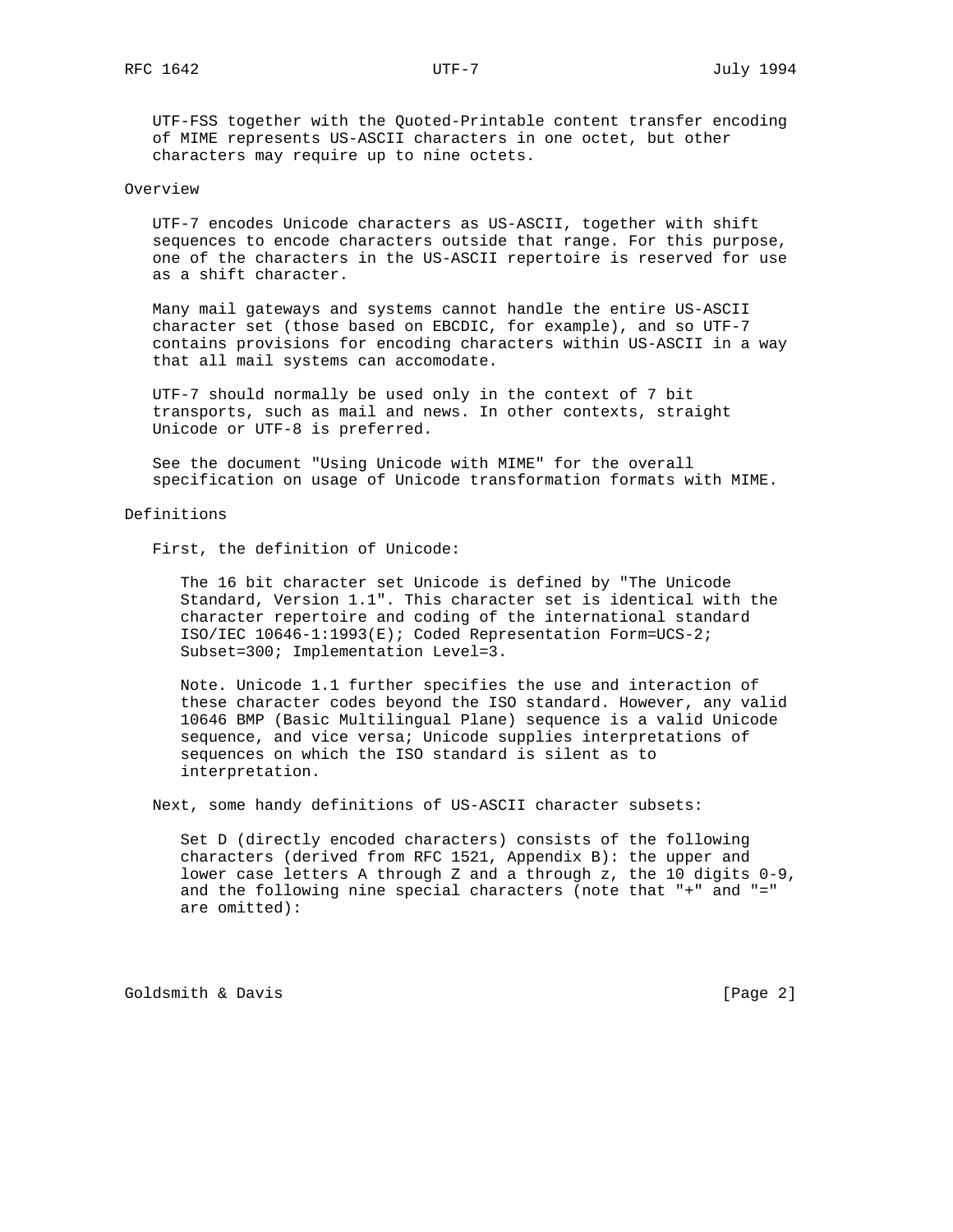| Character |    |  | ASCII & Unicode Value (decimal) |
|-----------|----|--|---------------------------------|
|           | 39 |  |                                 |
|           | 40 |  |                                 |
|           | 41 |  |                                 |
|           | 44 |  |                                 |
|           | 45 |  |                                 |
| $\bullet$ | 46 |  |                                 |
|           | 47 |  |                                 |
|           | 58 |  |                                 |
| ◠         | 63 |  |                                 |

 Set O (optional direct characters) consists of the following characters (note that "\" and "˜" are omitted):

| Character                |     |  | ASCII & Unicode Value (decimal) |
|--------------------------|-----|--|---------------------------------|
| ï                        | 33  |  |                                 |
| П                        | 34  |  |                                 |
| $\#$                     | 35  |  |                                 |
| \$                       | 36  |  |                                 |
| $\,{}^{\circ}_{\circ}\,$ | 37  |  |                                 |
| &                        | 38  |  |                                 |
| $\star$                  | 42  |  |                                 |
| $\ddot{i}$               | 59  |  |                                 |
| $\,<$                    | 60  |  |                                 |
| $\equiv$                 | 61  |  |                                 |
| $\geq$                   | 62  |  |                                 |
| $^{\copyright}$          | 64  |  |                                 |
|                          | 91  |  |                                 |
|                          | 93  |  |                                 |
| $\hat{\phantom{a}}$      | 94  |  |                                 |
|                          | 95  |  |                                 |
| $\mathbf{v}$             | 96  |  |                                 |
|                          | 123 |  |                                 |
|                          | 124 |  |                                 |
|                          | 125 |  |                                 |

Rationale. The characters " $\n\vee$ " and " $\sim$ " are omitted because they are often redefined in variants of ASCII.

 Set B (Modified Base 64) is the set of characters in the Base64 alphabet defined in RFC 1521, excluding the pad character "=" (decimal value 61).

 Rationale. The pad character = is excluded because UTF-7 is designed for use within header fields as set forth in RFC 1522. Since the only readable encoding in RFC 1522 is "Q" (based on RFC 1521's Quoted- Printable), the "=" character is not available for use (without a lot of escape sequences). This was very unfortunate but unavoidable. The

Goldsmith & Davis [Page 3]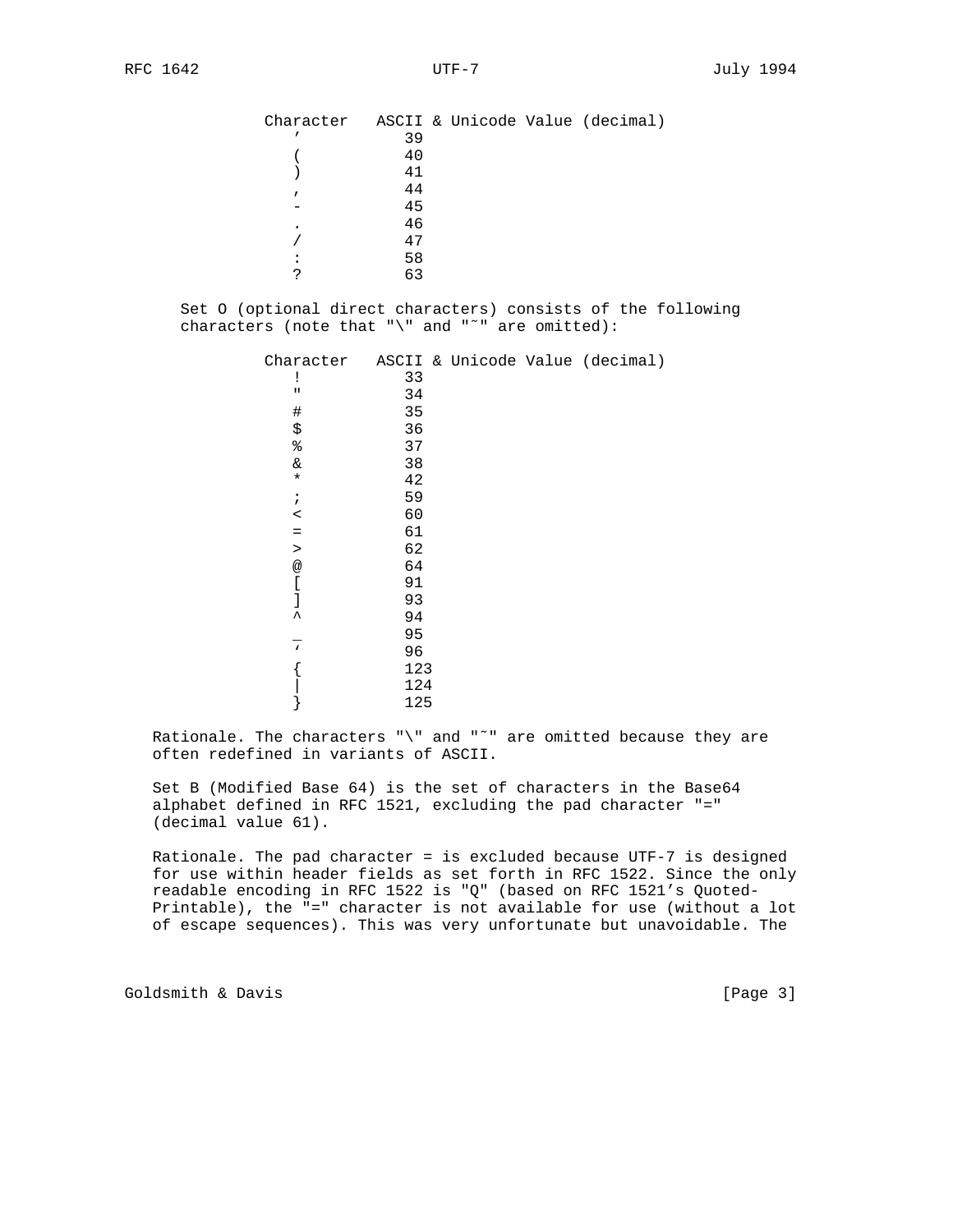"=" character could otherwise have been used as the UTF-7 escape character as well (rather than using "+").

 Note that all characters in US-ASCII have the same value in Unicode when zero-extended to 16 bits.

UTF-7 Definition

 A UTF-7 stream represents 16-bit Unicode characters in 7-bit US-ASCII as follows:

 Rule 1: (direct encoding) Unicode characters in set D above may be encoded directly as their ASCII equivalents. Unicode characters in Set O may optionally be encoded directly as their ASCII equivalents, bearing in mind that many of these characters are illegal in header fields, or may not pass correctly through some mail gateways.

 Rule 2: (Unicode shifted encoding) Any Unicode character sequence may be encoded using a sequence of characters in set B, when preceded by the shift character "+" (US-ASCII character value decimal 43). The "+" signals that subsequent octets are to be interpreted as elements of the Modified Base64 alphabet until a character not in that alphabet is encountered. Such characters include control characters such as carriage returns and line feeds; thus, a Unicode shifted sequence always terminates at the end of a line. As a special case, if the sequence terminates with the character "-" (US-ASCII decimal 45) then that character is absorbed; other terminating characters are not absorbed and are processed normally.

 Rationale. A terminating character is necessary for cases where the next character after the Modified Base64 sequence is part of character set B. It can also enhance readability by delimiting encoded sequences.

 Also as a special case, the sequence "+-" may be used to encode the character "+". A "+" character followed immediately by any character other than members of set B or "-" is an ill-formed sequence.

 Unicode is encoded using Modified Base64 by first converting Unicode 16-bit quantities to an octet stream (with the most significant octet first). Text with an odd number of octets is ill-formed.

 Rationale. ISO/IEC 10646-1:1993(E) specifies that when characters in the UCS-2 form are serialized as octets, that the most

Goldsmith & Davis **Example 20** (Page 4)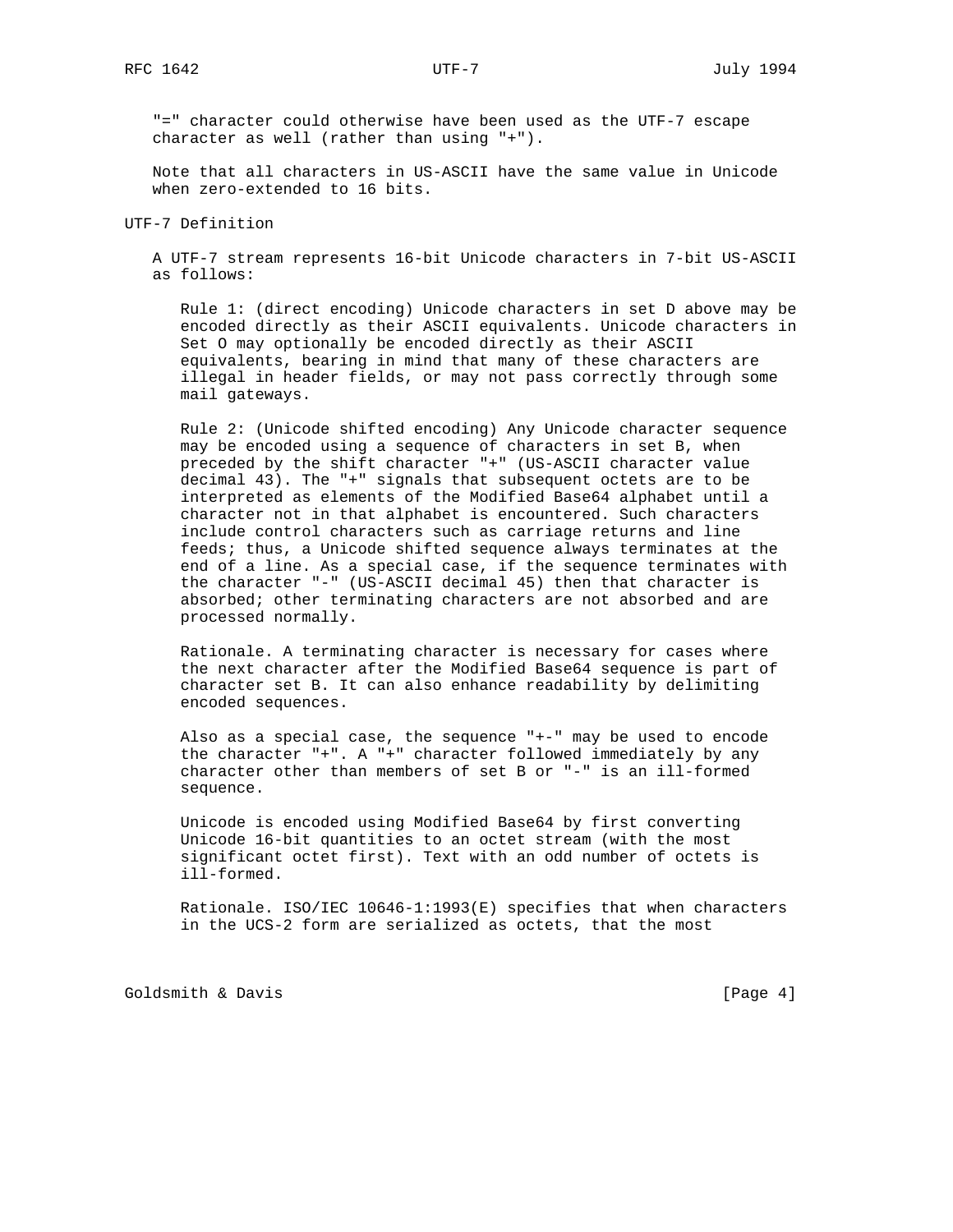significant octet appear first. This is also in keeping with common network practice of choosing a canonical format for transmission.

 Next, the octet stream is encoded by applying the Base64 content transfer encoding algorithm as defined in RFC 1521, modified to omit the "=" pad character. Instead, when encoding, zero bits are added to pad to a Base64 character boundary. When decoding, any bits at the end of the Modified Base64 sequence that do not constitute a complete 16-bit Unicode character are discarded. If such discarded bits are non-zero the sequence is ill-formed.

 Rationale. The pad character "=" is not used when encoding Modified Base64 because of the conflict with its use as an escape character for the Q content transfer encoding in RFC 1522 header fields, as mentioned above.

 Rule 3: The space (decimal 32), tab (decimal 9), carriage return (decimal 13), and line feed (decimal 10) characters may be directly represented by their ASCII equivalents. However, note that MIME content transfer encodings have rules concerning the use of such characters. Usage that does not conform to the restrictions of RFC 822, for example, would have to be encoded using MIME content transfer encodings other than 7bit or 8bit, such as quoted-printable, binary, or base64.

 Given this set of rules, Unicode characters which may be encoded via rules 1 or 3 take one octet per character, and other Unicode characters are encoded on average with 2 2/3 octets per character plus one octet to switch into Modified Base64 and an optional octet to switch out.

 Example. The Unicode sequence "A<NOT IDENTICAL TO><ALPHA>." (hexadecimal 0041,2262,0391,002E) may be encoded as follows:

A+ImIDkQ.

 Example. The Unicode sequence "Hi Mom <WHITE SMILING FACE>!" (hexadecimal 0048, 0069, 0020, 004D, 006F, 004D, 0020, 263A, 0021) may be encoded as follows:

Hi Mom +Jjo-!

 Example. The Unicode sequence representing the Han characters for the Japanese word "nihongo" (hexadecimal 65E5,672C,8A9E) may be encoded as follows:

+ZeVnLIqe-

Goldsmith & Davis **Example 20** (Page 5)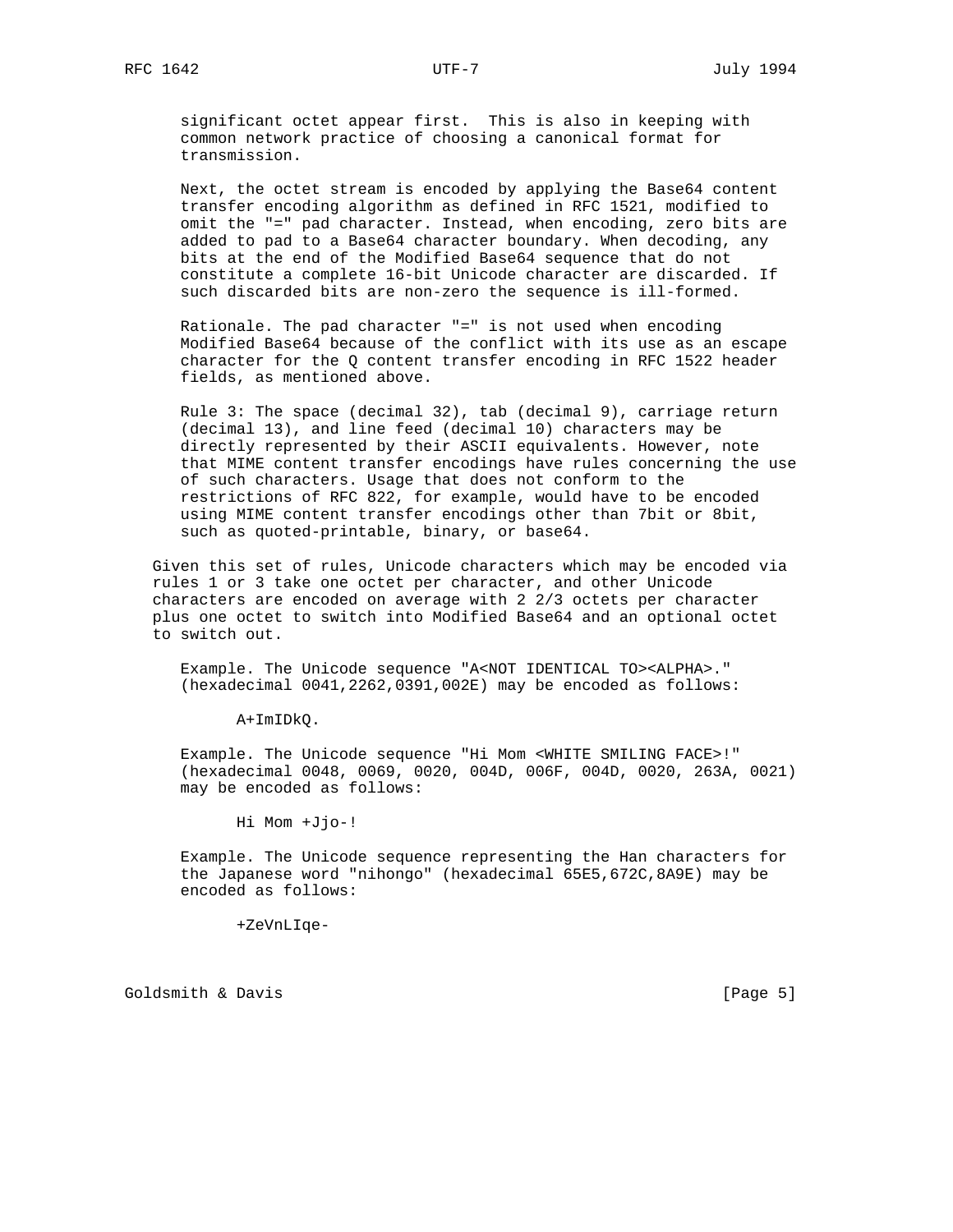Use of Character Set UTF-7 Within MIME

 Character set UTF-7 is safe for mail transmission and therefore may be used with any content transfer encoding in MIME (except where line length and line break restrictions are violated). Specifically, the 7 bit encoding for bodies and the Q encoding for headers are both acceptable. The MIME character set identifier is UNICODE-1-1-UTF-7.

 Example. Here is a text portion of a MIME message containing the Unicode sequence "Hi Mom <WHITE SMILING FACE>!" (hexadecimal 0048, 0069, 0020, 004D, 006F, 004D, 0020, 263A, 0021).

Content-Type: text/plain; charset=UNICODE-1-1-UTF-7

Hi Mom +Jjo-!

 Example. Here is a text portion of a MIME message containing the Unicode sequence representing the Han characters for the Japanese word "nihongo" (hexadecimal 65E5,672C,8A9E).

Content-Type: text/plain; charset=UNICODE-1-1-UTF-7

+ZeVnLIqe-

 Example. Here is a text portion of a MIME message containing the Unicode sequence "A<NOT IDENTICAL TO><ALPHA>." (hexadecimal 0041,2262,0391,002E).

Content-Type: text/plain; charset=UNICODE-1-1-UTF-7

A+ImIDkQ.

 Example. Here is a text portion of a MIME message containing the Unicode sequence "Item 3 is <POUND SIGN>1." (hexadecimal 0049, 0074, 0065, 006D, 0020, 0033, 0020, 0069, 0073, 0020, 00A3, 0031, 002E).

Content-Type: text/plain; charset=UNICODE-1-1-UTF-7

Item 3 is +AKM-1.

 Note that to achieve the best interoperability with systems that may not support Unicode or MIME, when preparing text for mail transmission line breaks should follow Internet conventions. This means that lines should be short and terminated with the proper SMTP CRLF sequence. Unicode LINE SEPARATOR (hexadecimal 2028) and PARAGRAPH SEPARATOR (hexadecimal 2029) should be converted to SMTP line breaks. Ideally, this would be handled transparently by a

Goldsmith & Davis (Page 6)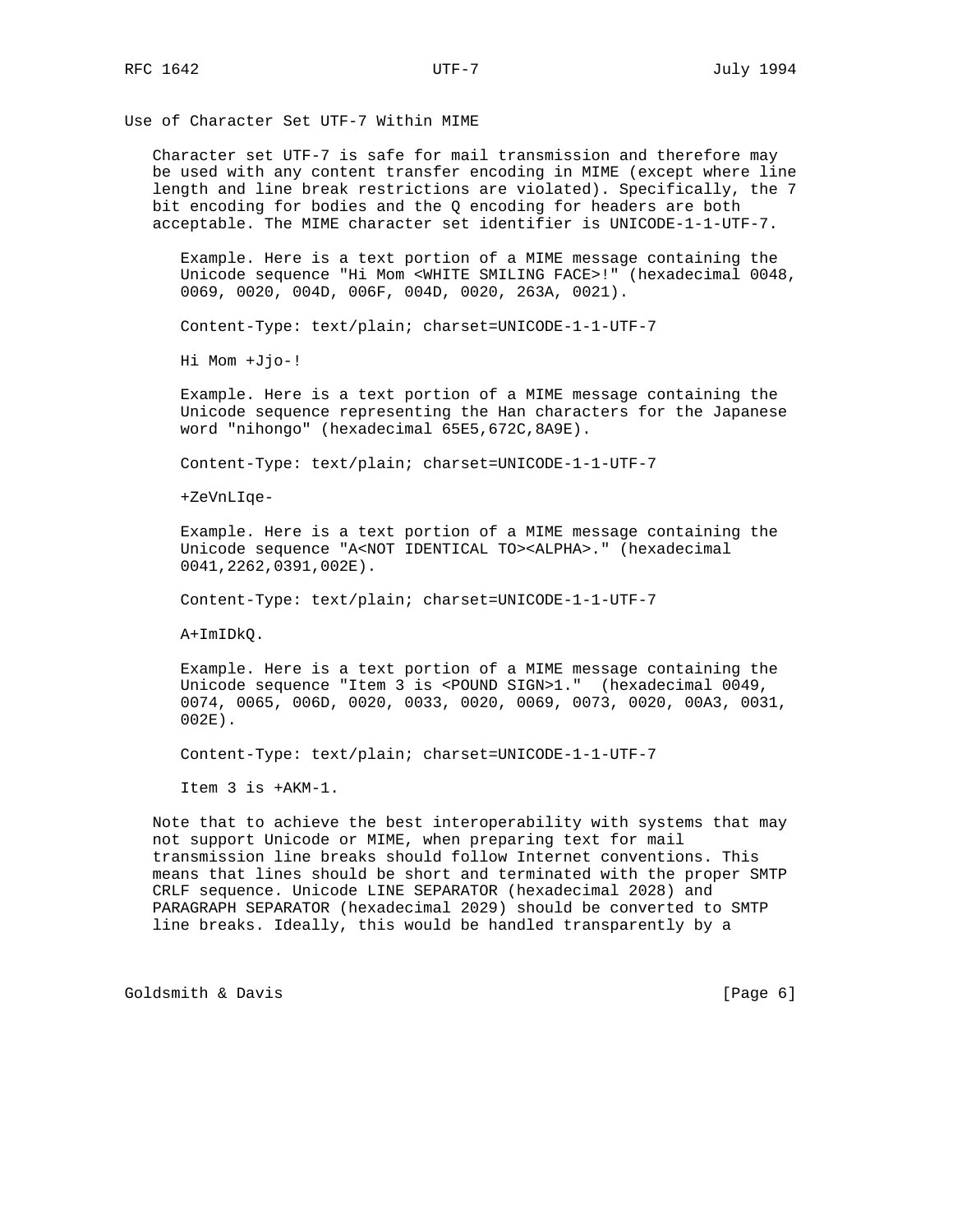Unicode-aware user agent.

 This preparation is not absolutely necessary, since UTF-7 and the appropriate MIME content transfer encoding can handle text that does not follow Internet conventions, but readability by systems without Unicode or MIME will be impaired. See RFC 1521 for an in-depth discussion of mail interoperability issues.

 Lines should never be broken in the middle of a UTF-7 shifted sequence, since such sequences may not cross line breaks. Therefore, UTF-7 encoding should take place after line breaking. If a line containing a shifted sequence is too long after encoding, a MIME content transfer encoding such as Quoted Printable can be used to encode the text. Another possibility is to perform line breaking and UTF-7 encoding at the same time, so that lines containing shifted sequences already conform to length restrictions.

## Discussion

 In this section we will motivate the introduction of UTF-7 as opposed to the alternative of using the existing transformation formats of Unicode (e.g., UTF-8) with MIME's content transfer encodings. Before discussing this, it will be useful to list some assumptions about character frequency within typical natural language text strings that we use to estimate typical storage requirements:

- 1. Most Western European languages use roughly 7/8 of their letters from US-ASCII and 1/8 from Latin 1 (ISO-8859-1).
- 2. Most non-European alphabet-based languages (e.g., Greek) use about 1/6 of their letters from ASCII (since white space is in the 7-bit area) and the rest from their alphabets.
- 3. East Asian ideographic-based languages (including Japanese) use essentially all of their characters from the Han or CJK syllabary area.
- 4. Non-directly encoded punctuation characters do not occur frequently enough to affect the results.

 Notice that current 8 bit standards, such as ISO-8859-x, require use of a content transfer encoding. For comparison with the subsequent discussion, the costs break down as follows (note that many of these figures are approximate since they depend on the exact composition of the text):

Goldsmith & Davis (Page 7)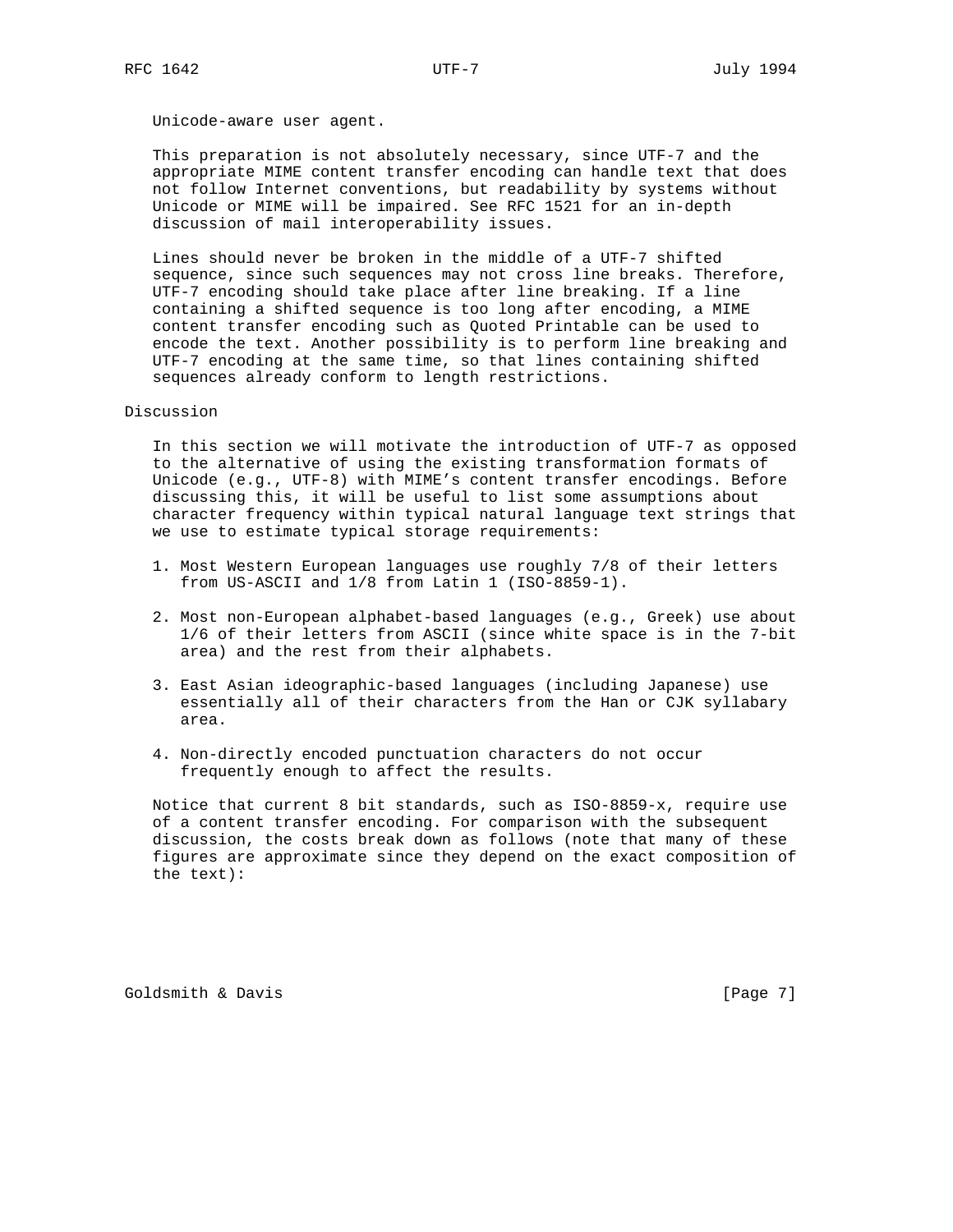8859-x in Base64

| Text type | Average octets/character |
|-----------|--------------------------|
| 21 T      | 1.33                     |

8859-x in Quoted Printable

| Text type        | Average octets/character |
|------------------|--------------------------|
| US-ASCII         |                          |
| Western European | 1.25                     |
| Other            | 2.67                     |

 Note also that Unicode encoded in Base64 takes a constant 2.67 octets per character. For purposes of comparison, we will look at UTF-8 in Base64 and Quoted Printable, and UTF-7. UTF-1 gives results substantially similar to UTF-8. Also note that fixed overhead for long strings is relative to 1/n, where n is the encoded string length in octets.

UTF-8 in Base64

| Average octets/character |
|--------------------------|
| 1.33                     |
| 1.5                      |
| 2.44                     |
|                          |
|                          |

UTF-8 in Quoted Printable

| Average octets/character |
|--------------------------|
|                          |
| 1.63                     |
| 5.17                     |
| $7 - 9$                  |
|                          |

 $UTF-7$ 

| Text type        | Average octets/character |
|------------------|--------------------------|
| Most US-ASCII    |                          |
| Western European | 1.5                      |
| All others       | $2.67 + 2/n$             |
|                  |                          |

 We feel that the UTF-8 in Quoted Printable option is not viable due to the very large expansion of all text except Western European. This would only be viable in texts consisting of large expanses of US- ASCII or Latin characters with occasional other characters interspersed. We would prefer to introduce one encoding that works reasonably well for all users.

Goldsmith & Davis **Example 2** (Page 8)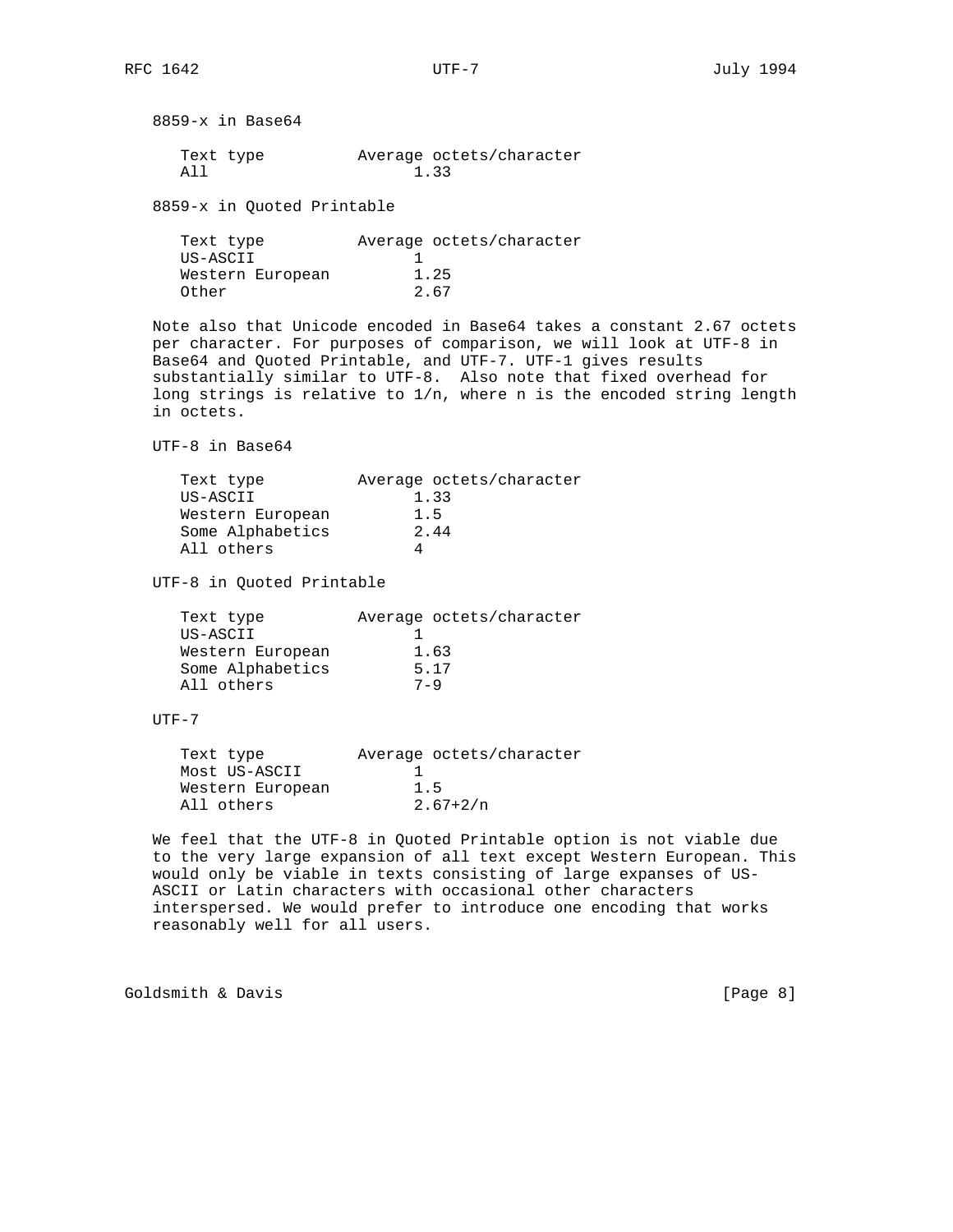We also feel that UTF-8 in Base64 has high expansion for non- Western-European users, and is less desirable because it cannot be read directly, even when the content is largely US-ASCII. The base encoding of UTF-7 gives competitive results and is readable for ASCII text.

 UTF-7 gives results competitive with ISO-8859-x, with access to all of the Unicode character set. We believe this justifies the introduction of a new transformation format of Unicode.

 As an alternative to use of UTF-7, it is possible to intermix Unicode characters with other character sets using an existing MIME mechanism, the multipart/mixed content type (thanks to Nathaniel Borenstein for pointing this out). For instance (repeating an earlier example):

 Content-type: multipart/mixed; boundary=foo  $--$ foo Content-type: text/plain; charset=us-ascii Hi Mom --foo Content-type: text/plain; charset=UNICODE-1-1 Content-transfer-encoding: base64 Jjo= --foo Content-type: text/plain; charset=us-ascii !

 $--$ foo $--$ 

 Theoretically, this removes the need for UTF-7 in message bodies (multipart may not be used in header fields). However, we feel that as use of the Unicode character set becomes more widespread, intermittent use of specialized Unicode characters (such as dingbats and mathematical symbols) will occur, and that text will also typically include small snippets from other scripts, such as Cyrillic, Greek, or East Asian languages (anything in the Roman script is already handled adequately by existing MIME character sets). Although the multipart technique works well for large chunks of text in alternating character sets, we feel it does not adequately support the kinds of uses just discussed, and so we still believe the introduction of UTF-7 is justified.

Goldsmith & Davis **Example 20** (Page 9)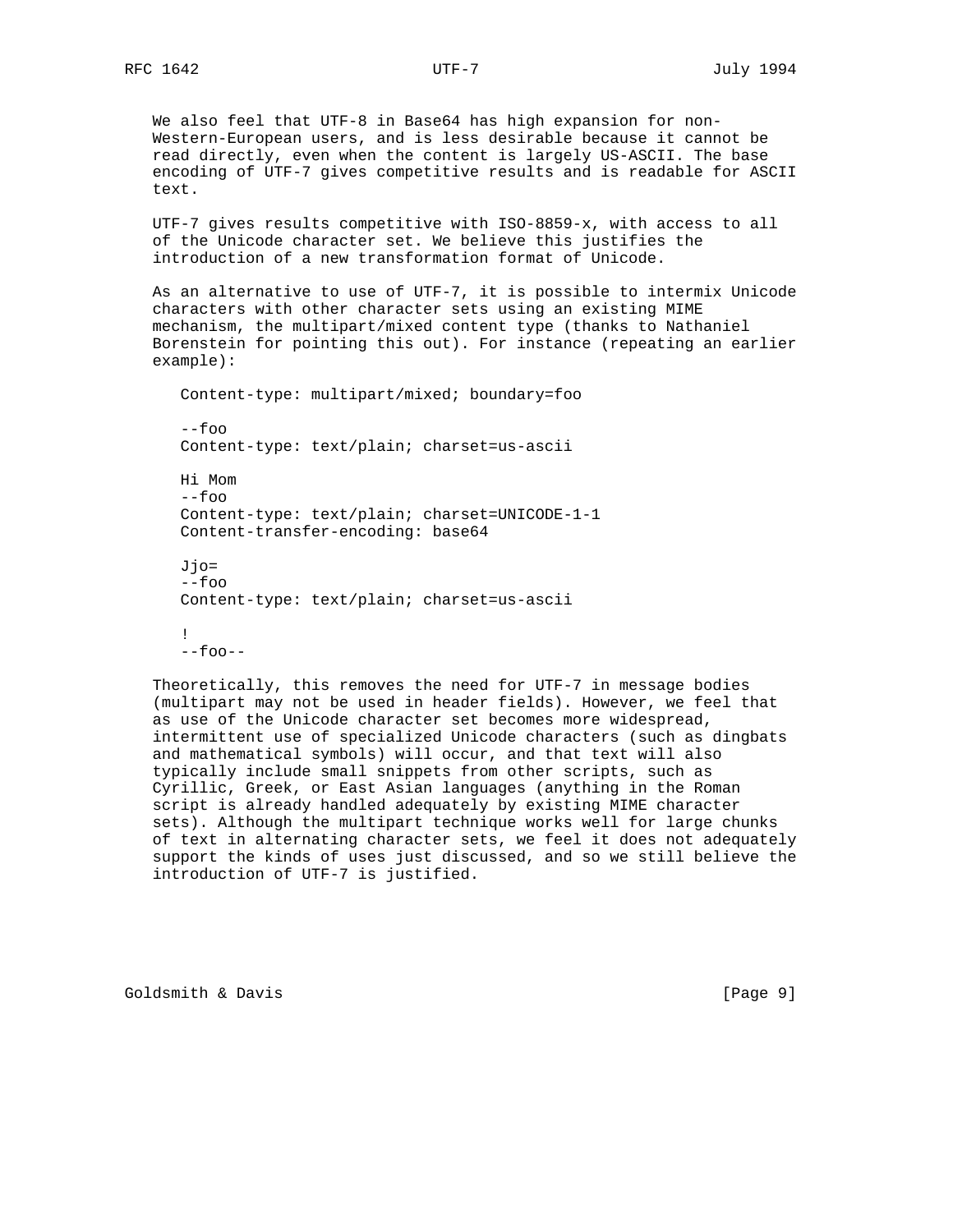## Summary

 The UTF-7 encoding allows Unicode characters to be encoded within the US-ASCII 7 bit character set. It is most effective for Unicode sequences which contain relatively long strings of US-ASCII characters interspersed with either single Unicode characters or strings of Unicode characters, as it allows the US-ASCII portions to be read on systems without direct Unicode support.

 UTF-7 should only be used with 7 bit transports such as mail and news. In other contexts, use of straight Unicode or UTF-8 is preferred.

## Acknowledgements

 Many thanks to the following people for their contributions, comments, and suggestions. If we have omitted anyone it was through oversight and not intentionally.

 Glenn Adams Harald T. Alvestrand Nathaniel Borenstein Lee Collins Jim Conklin Dave Crocker Steve Dorner Dana S. Emery Ned Freed Kari E. Hurtta John H. Jenkins John C. Klensin Valdis Kletnieks Keith Moore Masataka Ohta Einar Stefferud Erik M. van der Poel

Goldsmith & Davis [Page 10]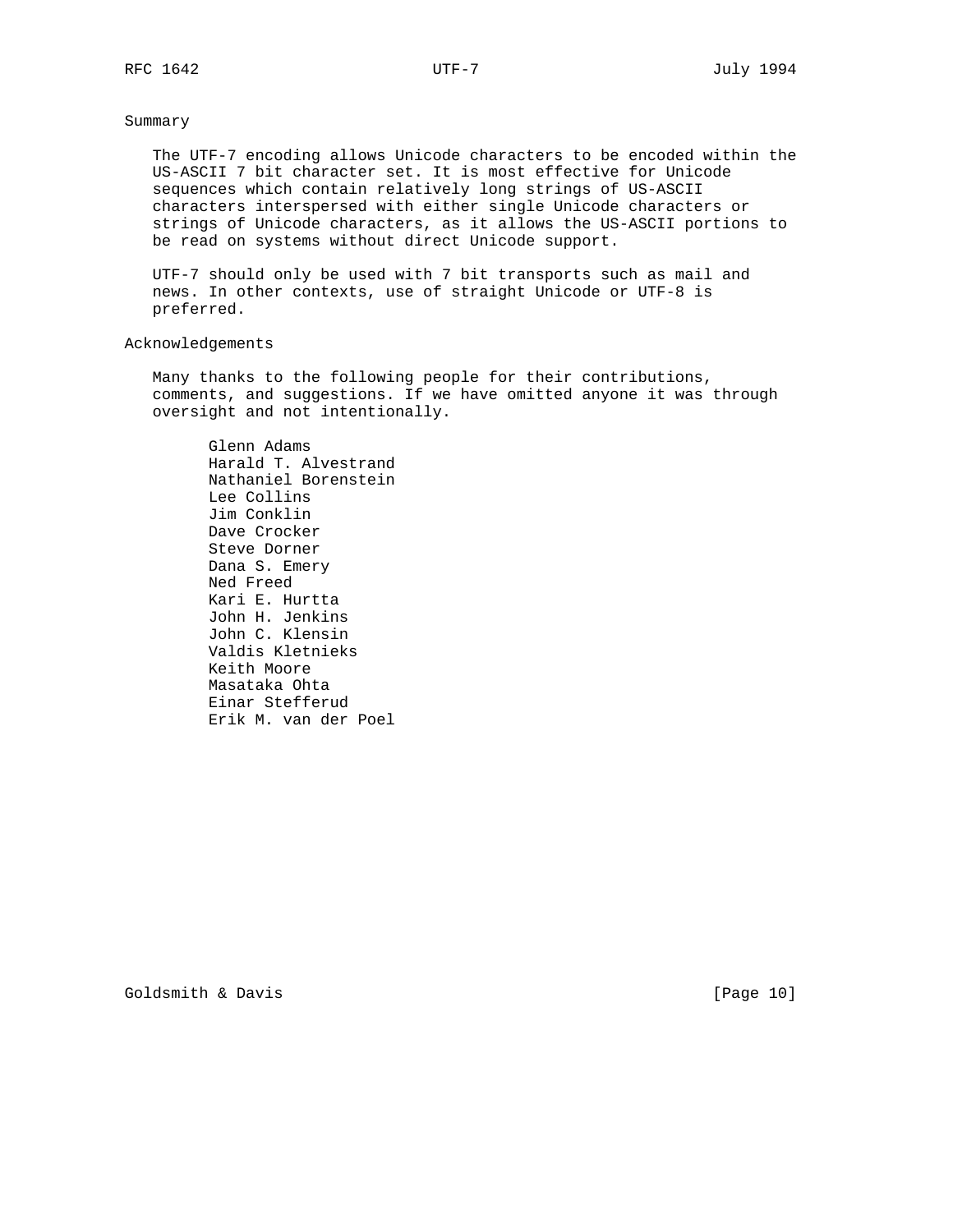Appendix A -- Examples

 Here is a longer example, taken from a document originally in Big5 code. It has been condensed for brevity. There are two versions: the first uses optional characters from set O (and thus may not pass through some mail gateways), and the second uses no optional characters.

Content-type: text/plain; charset=unicode-1-1-utf-7

Below is the full Chinese text of the Analects (+itaKng-).

The sources for the text are:

 "The sayings of Confucius," James R. Ware, trans. +U/BTFw-: +ZYeB9FH6ckh5Pg-, 1980. (Chinese text with English translation)

+Vttm+E6UfZM-, +W4tRQ066bOg-, +UxdOrA-: +Ti1XC2b4Xpc-, 1990.

 "The Chinese Classics with a Translation, Critical and Exegetical Notes, Prolegomena, and Copius Indexes," James Legge, trans., Taipei: Southern Materials Center Publishing, Inc., 1991. (Chinese text with English translation)

 Big Five and GB versions of the text are being made available separately.

 Neither the Big Five nor GB contain all the characters used in this text. Missing characters have been indicated using their Unicode/ISO 10646 code points. "U+-" followed by four hexadecimal digits indicates a Unicode/10646 code (e.g., U+-9F08). There is no good solution to the problem of the small size of the Big Five/GB character sets; this represents the solution I find personally most satisfactory.

(omitted...)

 I have tried to minimize this problem by using variant characters where they were available and the character actually in the text was not. Only variants listed as such in the +XrdxmVtXUXg- were used.

(omitted...)

 John H. Jenkins +TpVPXGBG- John\_Jenkins@taligent.com 5 January 1993

Goldsmith & Davis [Page 11]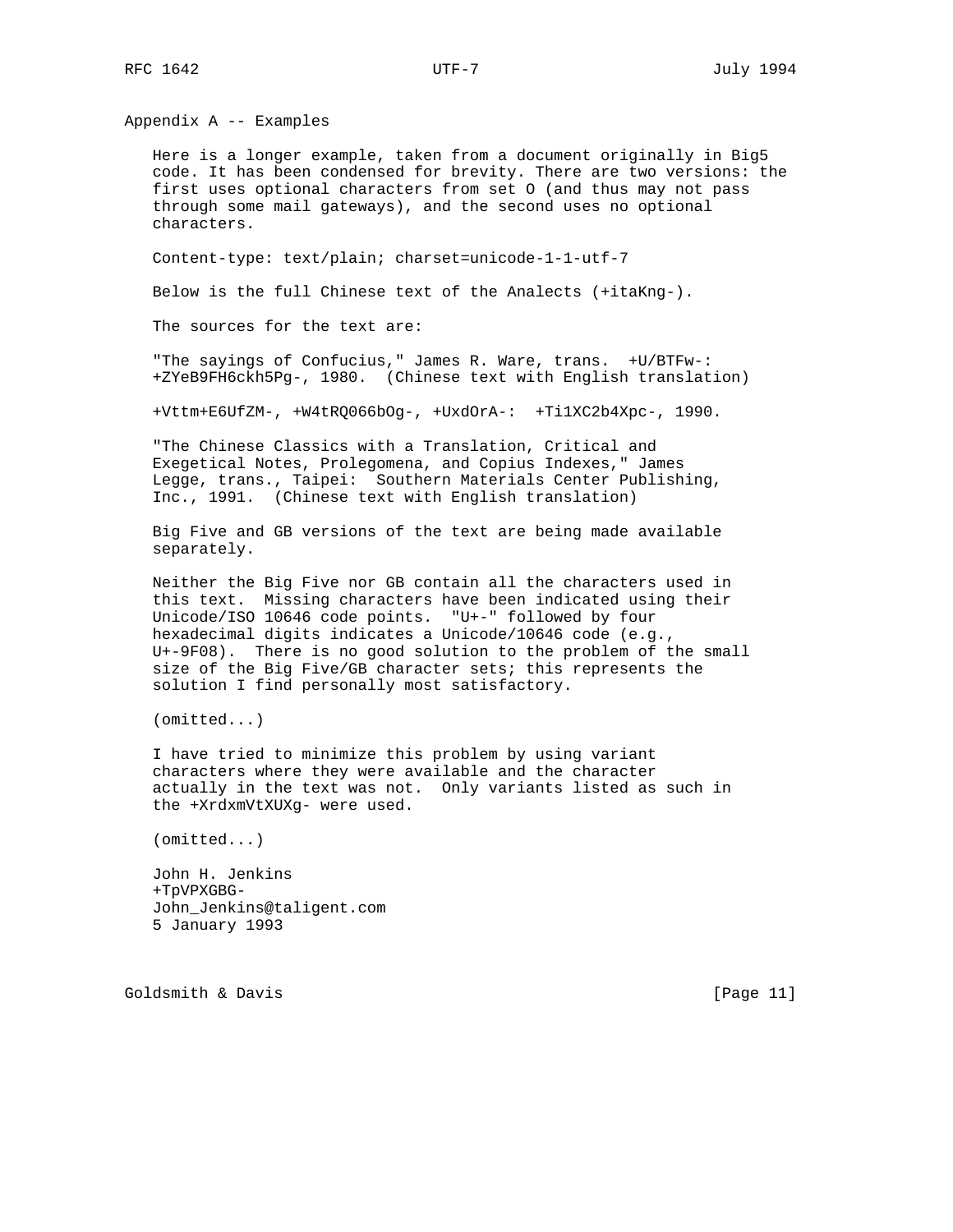(omitted...)

Content-type: text/plain; charset=unicode-1-1-utf-7

Below is the full Chinese text of the Analects (+itaKng-).

The sources for the text are:

 +ACI-The sayings of Confucius,+ACI- James R. Ware, trans. +U/BTFw-: +ZYeB9FH6ckh5Pg-, 1980. (Chinese text with English translation)

+Vttm+E6UfZM-, +W4tRQ066bOg-, +UxdOrA-: +Ti1XC2b4Xpc-, 1990.

 +ACI-The Chinese Classics with a Translation, Critical and Exegetical Notes, Prolegomena, and Copius Indexes,+ACI- James Legge, trans., Taipei: Southern Materials Center Publishing, Inc., 1991. (Chinese text with English translation)

 Big Five and GB versions of the text are being made available separately.

 Neither the Big Five nor GB contain all the characters used in this text. Missing characters have been indicated using their Unicode/ISO 10646 code points. +ACI-U+-+ACI- followed by four hexadecimal digits indicates a Unicode/10646 code (e.g., U+-9F08). There is no good solution to the problem of the small size of the Big Five/GB character sets+ADs- this represents the solution I find personally most satisfactory.

(omitted...)

 I have tried to minimize this problem by using variant characters where they were available and the character actually in the text was not. Only variants listed as such in the +XrdxmVtXUXg- were used.

(omitted...)

 John H. Jenkins +TpVPXGBG- John+AF8-Jenkins+AEA-taligent.com 5 January 1993 (omitted...)

Goldsmith & Davis [Page 12]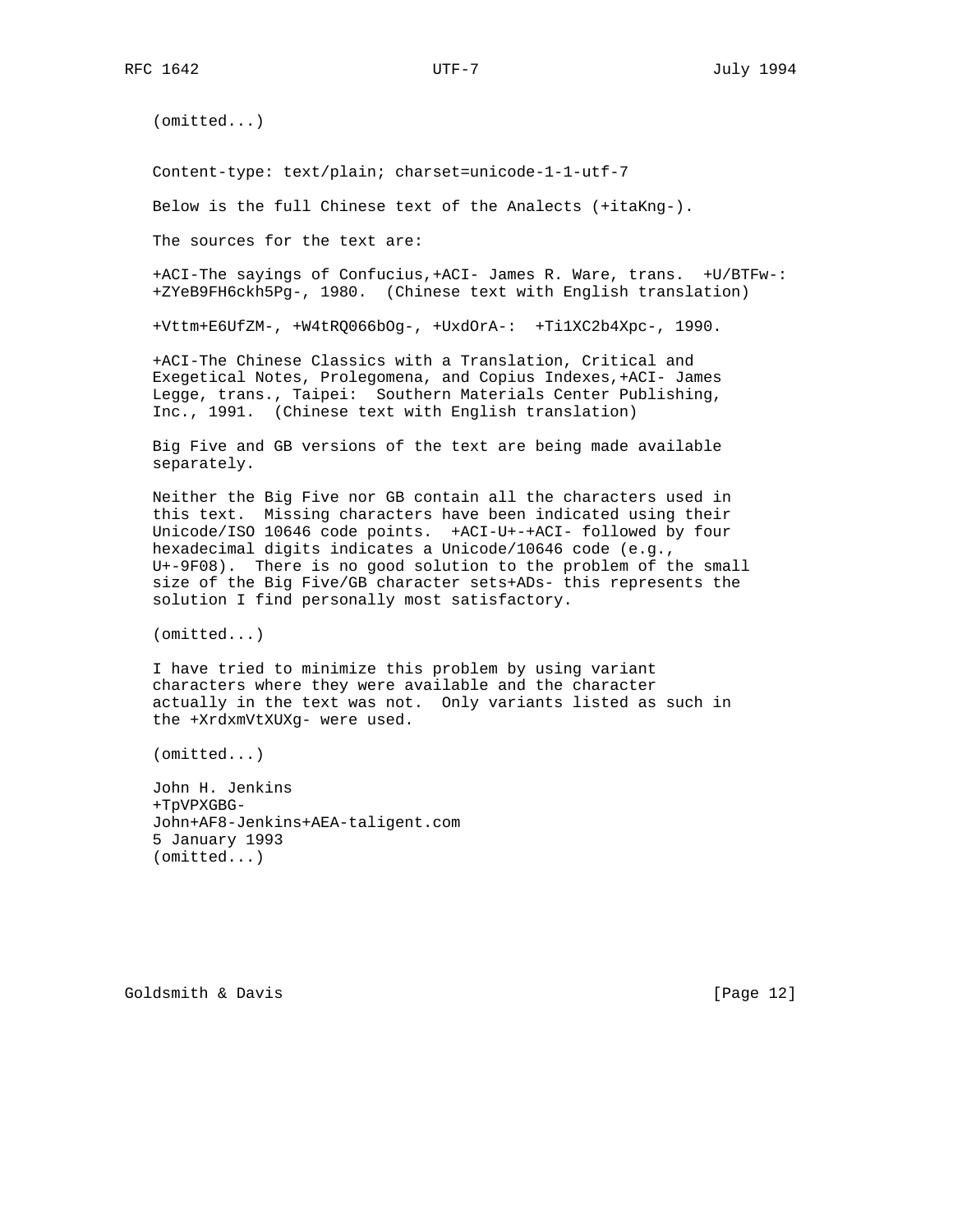Security Considerations

Security issues are not discussed in this memo.

References

- [UNICODE 1.1] "The Unicode Standard, Version 1.1": Version 1.0, Volume 1 (ISBN 0-201-56788-1), Version 1.0, Volume 2 (ISBN 0- 201-60845-6), and "Unicode Technical Report #4, The Unicode Standard, Version 1.1" (available from The Unicode Consortium, and soon to be published by Addison- Wesley).
- [ISO 10646] ISO/IEC 10646-1:1993(E) Information Technology--Universal Multiple-octet Coded Character Set (UCS).
- [MIME/UNICODE] Goldsmith, D., and M. Davis, "Using Unicode with MIME", RFC 1641, Taligent, Inc., July 1994.
- [US-ASCII] Coded Character Set--7-bit American Standard Code for Information Interchange, ANSI X3.4-1986.
- [ISO-8859] Information Processing -- 8-bit Single-Byte Coded Graphic Character Sets -- Part 1: Latin Alphabet No. 1, ISO 8859-1:1987. Part 2: Latin alphabet No. 2, ISO 8859-2, 1987. Part 3: Latin alphabet No. 3, ISO 8859-3, 1988. Part 4: Latin alphabet No. 4, ISO 8859-4, 1988. Part 5: Latin/Cyrillic alphabet, ISO 8859-5, 1988. Part 6: Latin/Arabic alphabet, ISO 8859-6, 1987. Part 7: Latin/Greek alphabet, ISO 8859-7, 1987. Part 8: Latin/Hebrew alphabet, ISO 8859-8, 1988. Part 9: Latin alphabet No. 5, ISO 8859-9, 1990.
- [RFC822] Crocker, D., "Standard for the Format of ARPA Internet Text Messages", STD 11, RFC 822, UDEL, August 1982.
- [RFC-1521] Borenstein N., and N. Freed, "MIME (Multipurpose Internet Mail Extensions) Part One: Mechanisms for Specifying and Describing the Format of Internet Message Bodies", RFC 1521, Bellcore, Innosoft, September 1993.
- [RFC-1522] Moore, K., "Representation of Non-Ascii Text in Internet Message Headers" RFC 1522, University of Tennessee, September 1993.

Goldsmith & Davis [Page 13]